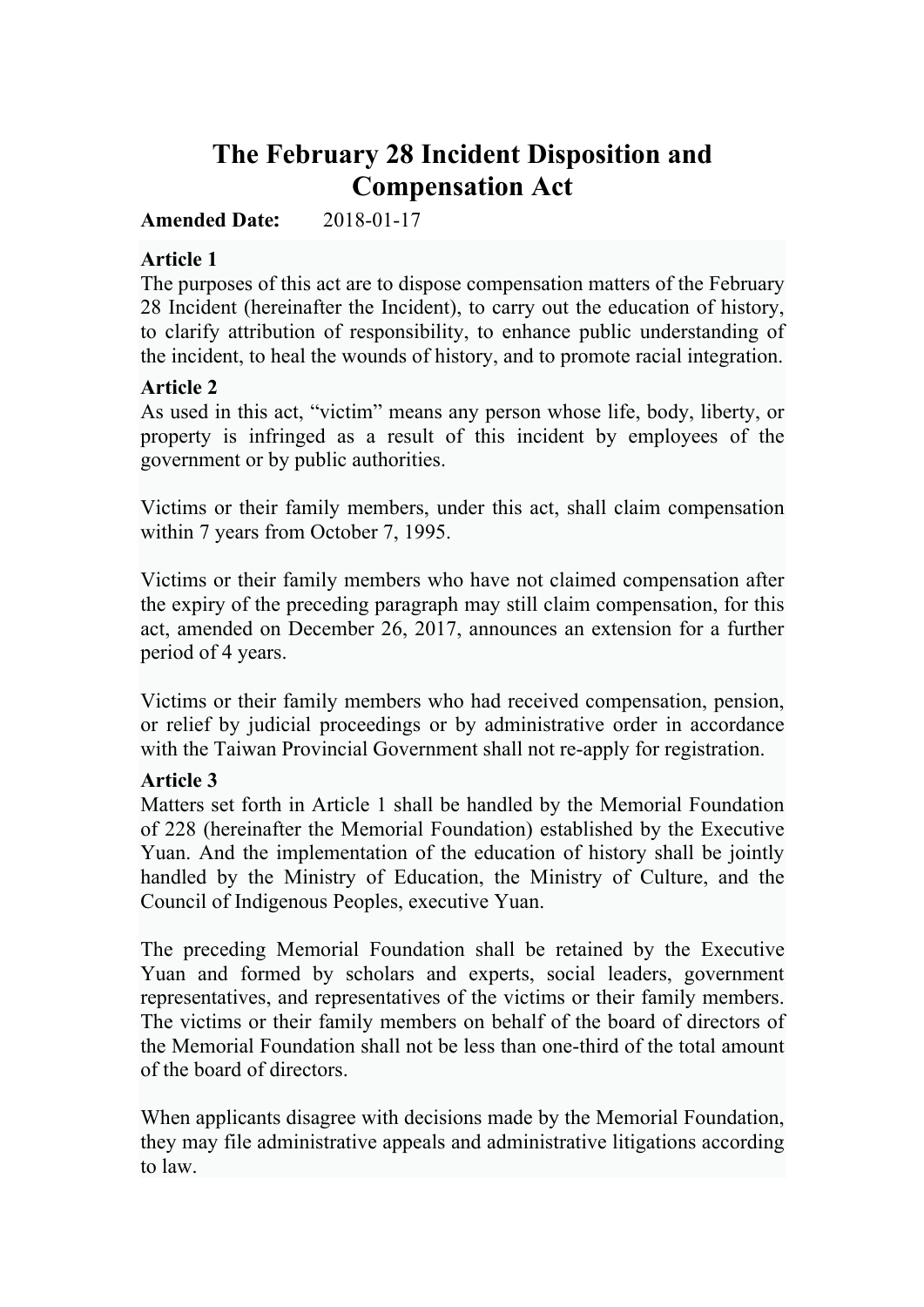# **Article 3-1**

The Memorial Foundation deals with the following matters: 1.Fact-finding of the 228 Incident, collecting and studying historical materials.

2.Holding memorial activities of the 228 Incident. 3.Spreading the educational, cultural, historical or human-rights significance of the 228 Incident and promoting international exchanges. 4.Handing out compensation for confirmed victims. 5.Assisting the victims and their family members to restore their reputation. 6.Offering financial aid to victims' disadvantaged family members. 7.Clarifying the attribution of responsibility related. 8.Other related matters in line with the purposes of this act. When dealing with the preceding matters, the Memorial Foundation's findings shall not be contrary to the truth of the 228 Incident.

# **Article 3-2**

Central government shall establish the National 228 Memorial Museum to preserve and arrange of the 228 Incident related artifacts, historical, and other related documents; and the Museum may be entrusted and managed by the Memorial Foundation. The 228 Memorial Museum established by local government may also be entrusted and managed by the Memorial Foundation.

#### **Article 4**

The government shall provide an inauguration ceremony on the memorial date when the memorial monument is built and shall invite the President or relevant heads to deliver a keynote speech.

The government shall designate February 28 as Peace Memorial Day  $-a$ national memorial day and a day-off.

Commemoration activities of this incident shall be organized by the Memorial Foundation.

#### **Article 5**

The Memorial Foundation shall be in accordance with the findings of the investigation and petition the president for exercising the power of granting amnesties or pardons to those victims who are declared and executed the death penalty, imprisonment, or criminal detention; or to those victims who are not declared the death penalty, imprisonment, or criminal detention yet executed.

#### **Article 6**

Victims and their family members whose reputation are damaged may apply for restoration. For those whose household registrations are inaccurate may apply for correction.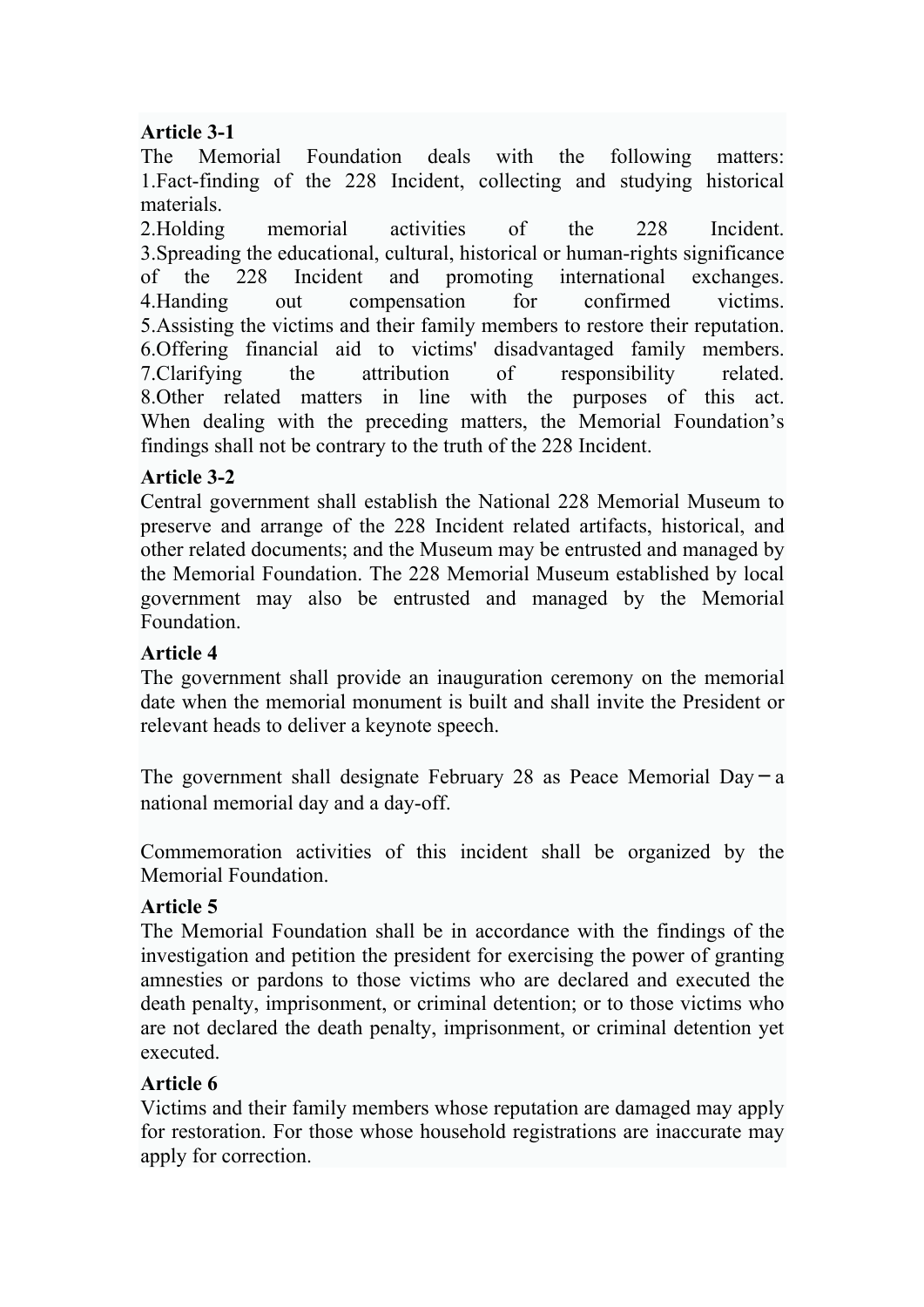# **Article 7**

The amount of compensation for the victims is calculated on base. Each base is NT \$ 100,000; and the maximum should not be more than sixty base. The amount of compensation in accordance with the preceding paragraph, the Memorial Foundation sets standards for giving compensation which is commensurate with the level of suffering the victims experienced. The application and confirmation processes of compensation and its handing out matters shall be made by the Memorial Foundation.

# **Article 8**

The scope of compensation resulted from the 228 Incident is as follows: 1.Deceased or missing victims.

2.Injury or disability.

3.Victims who suffered from detainment or imprisonment, injuries or damage to reputation.

4.Victims who suffered from property damages.

5.Victims who suffered from damage to health or reputation.

6.Other unlisted matters are authorized to and regulated by the Memorial Foundation.

Damages on educational and cultural institutions caused by the incident may apply for restoration reputation. Those institutions may ask for assistance for recovery. The recovery methods shall be prescribed by the Executive Yuan.

# **Article 9**

The Memorial Foundation shall exercise its authority independently and shall be free from any interference when investigating the facts of the incident and related information, identifying the victims of the incident, and publishing a list of the victims, and accepting the request and payment of compensation.

Family members of the victims may also submit specific information or provide relevant witnesses, for applying for investigation in writing to the Memorial Foundation, and be identified as the victims. Applications filed based on the preceding paragraph, the Memorial Foundation shall complete its process within three months upon receiving requests.

# **Article 10**

In order to investigate with the level of suffering the victims experienced, the Memorial Foundation may have access to documents and files collected or archived by government agencies or private organizations; government agencies or private organizations cannot refuse to provide for information requested. Those who violate intentionally, the unit supervisor and contractor personnel shall be liable for the provisions of Article 165 of the Criminal Code.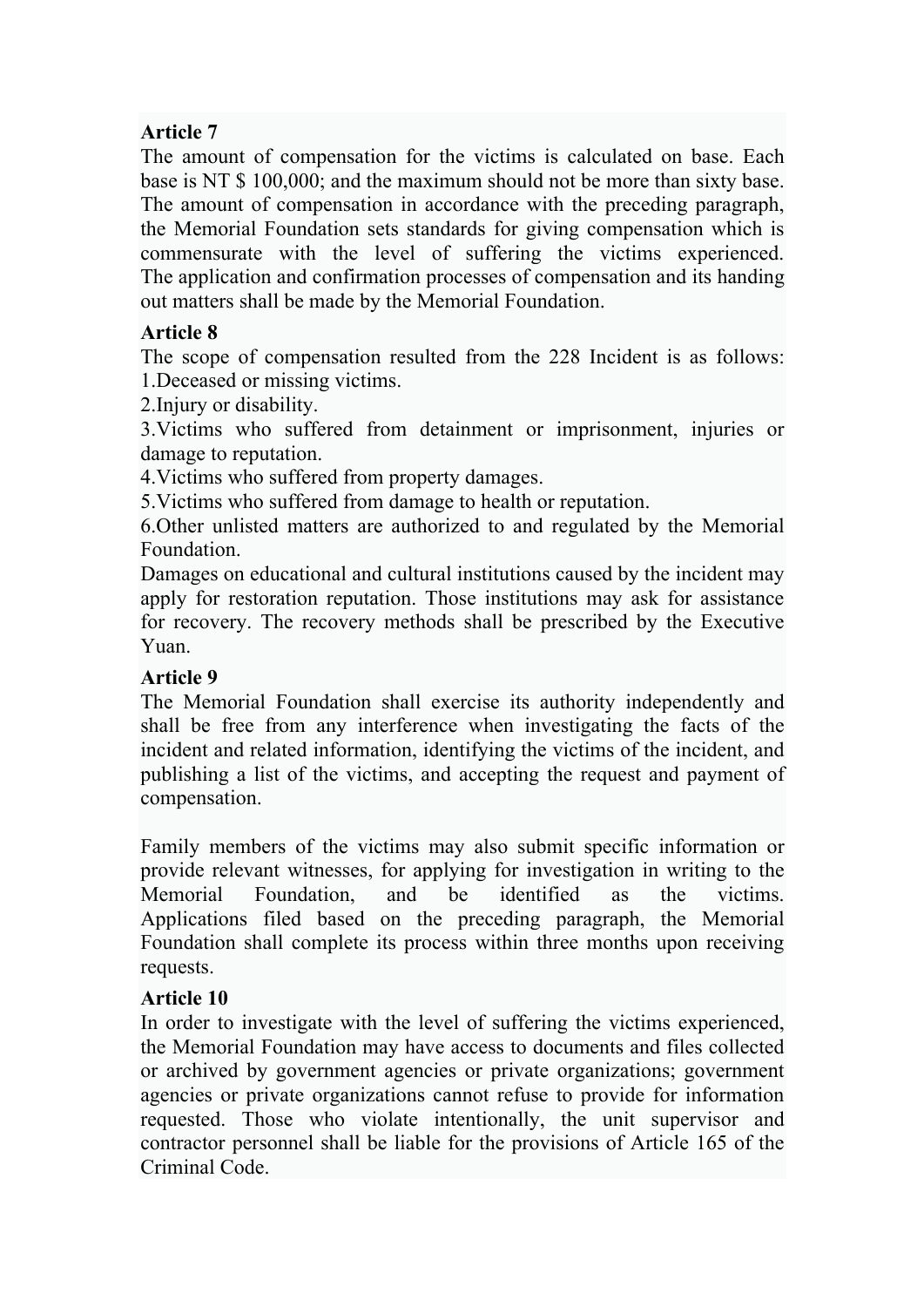The alleged file in the preceding paragraph refers to the 228 Incident data; the file does not necessarily have the wording of 228.

#### **Article 11**

The funds of the Memorial Foundation are for the following matters: 1.To pay for compensation.

2.To hold the 228 Incident memorial activities. 3.To hold publicity campaigns aimed at raising public awareness of the 228 Incident.

4.To finance the publishing of textbooks or publications on the 228 Incident. 5.To finance investigation of the truth behind the 228 Incident and to grant research activities.

6.Other purposes for assisting to vindicate the victims of fame, to take care of the disadvantaged family members of the victims, and to promote a peaceful society in Taiwan.

# **Article 12**

The funds of the Memorial Foundation are from the following sources: 1.Government's donation from budget procedures. 2.Donation from domestic or foreign companies, organizations, or individuals.

3.The income of the fund yields and the use of revenue. 4.Other income.

If funds are insufficient, the government shall donate through the budget process.

Compensation paid under this act is exempt from income tax.

#### **Article 13**

The family members of the victims mentioned in this act means deceased or missing victims whose legal heirs in accordance with Article 1138 of the Civil Code.

# **Article 14**

After examining applications for compensation by the Memorial Foundation, those who are qualified for compensation under this act shall be given compensation within two months from the date of issuance. If the compensation is unclaimed for more than five years from the date of notification, the compensation accrues to the 228 Incident Memorial Fund.

# **Article 15**

The right to claim for compensation under this act shall not be detained, transferred, or provided as security.

# **Article 16**

Victims who have been compensated in accordance with this act are deemed as being compensated.